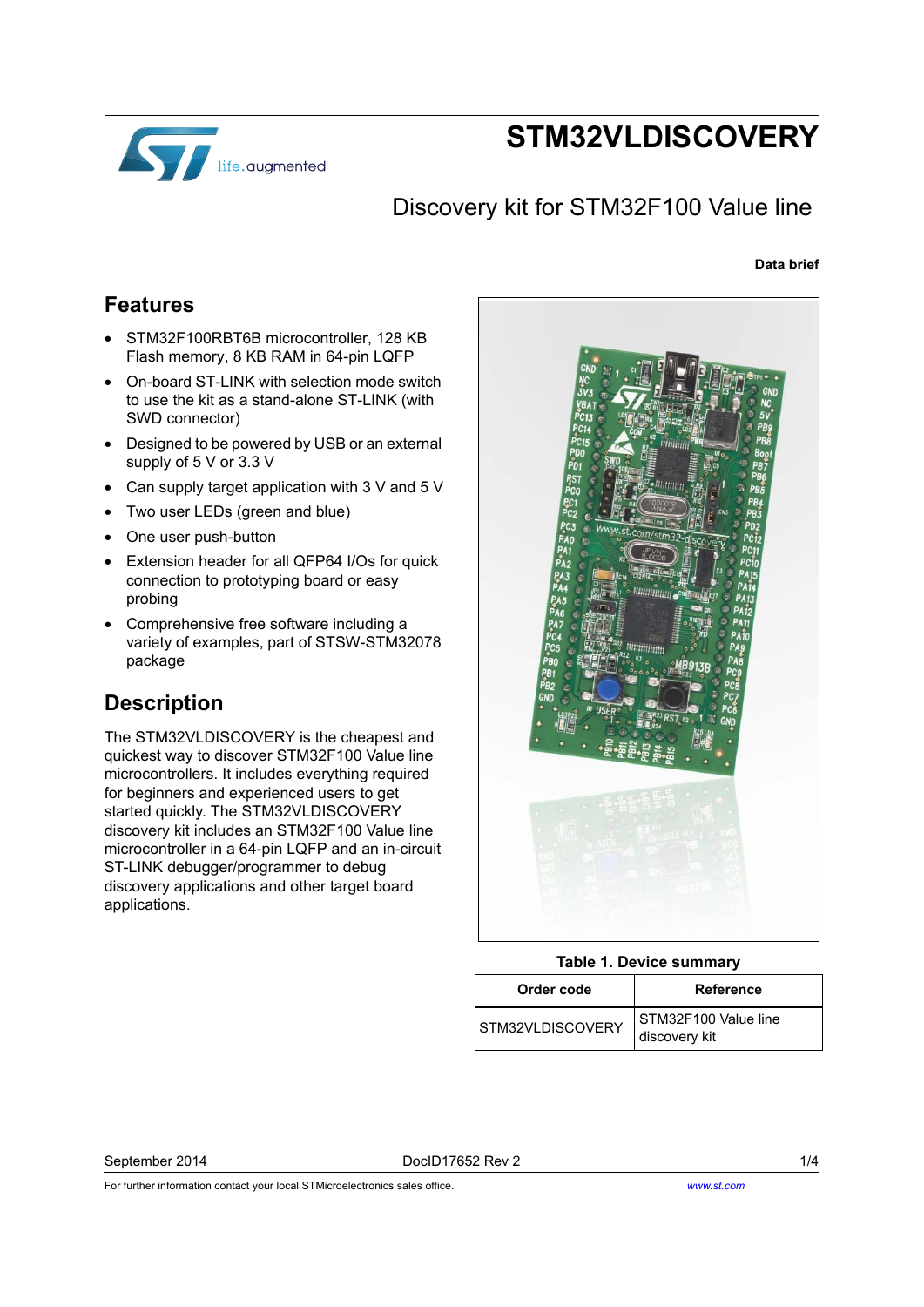## <span id="page-1-0"></span>**Getting started**

The STM32VLDISCOVERY discovery is a low-cost and easy-to-use development kit to quickly evaluate and start a development with an STM32F100 Value line microcontroller.

The ST-LINK programming and debugging tool is integrated on the STM32F100 Value line discovery kit. It is possible to use the STM32VLDISCOVERY as an ST-LINK simply by moving some jumpers. The power supply is provided by a USB connector or an external power supply. The 5V and 3V3 pins can be used independently as input or output power supplies.

To get started immediately using a demonstration application:

- 1. Connect the STM32F100 Value line discovery board to a PC through an USB cable to power the board.
- 2. Press the user button B1 (on bottom left corner of the board).
- 3. Observe how the green LED LD3 blinking changes according to user button B1 clicks.
- 4. Each click on User button B1 is confirmed by the blue LED LD4.

To study or modify the DISCOVER project related to this simple demo, visit www.st.com/stm32-discovery and download the getting started documentation and STSW-STM32078 (free software examples). This site also contains information on the STM32 features, demonstration software and examples from which you can develop your own applications.

### <span id="page-1-1"></span>**System requirements**

- Windows PC (XP, 7, 8)
- USB type A to mini-B cable.

### <span id="page-1-2"></span>**Development toolchain**

- IAR Embedded Workbench<sup>®</sup> for ARM<sup>®</sup>
- Keil® MDK-ARM™
- GCC-based IDE (ARM® Atollic® TrueSTUDIO®,...).

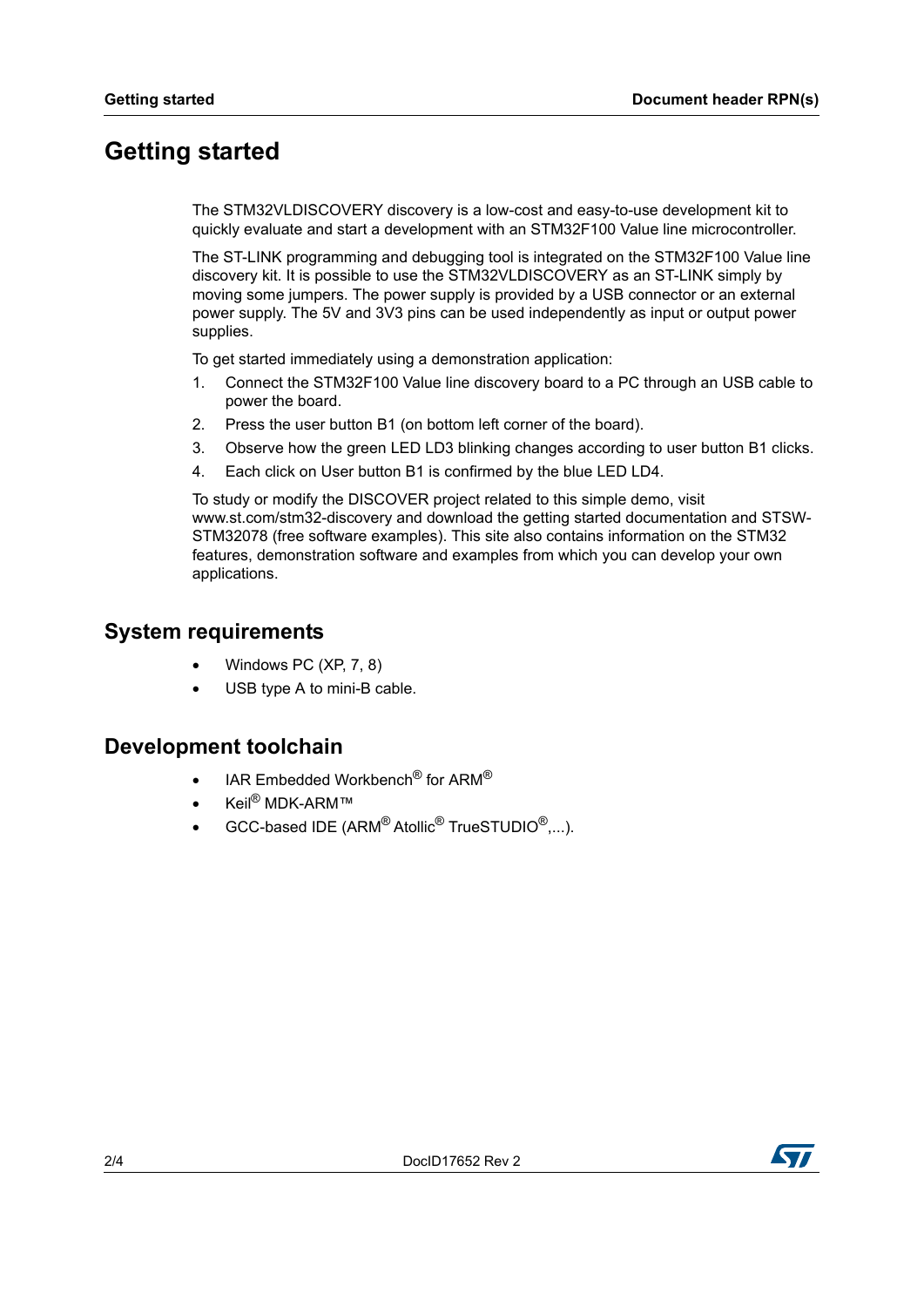# **Revision history**

| Date        | <b>Revision</b> | Changes                                                                                                                                                                                     |
|-------------|-----------------|---------------------------------------------------------------------------------------------------------------------------------------------------------------------------------------------|
| 12-Jul-2010 |                 | Initial release.                                                                                                                                                                            |
| 29-Sep-2014 | $\overline{2}$  | Updated Section: Features, Section: Description, and Section:<br>Getting started to introduce STSW-STM32078.<br>Updated Section: System requirements and Section: Development<br>toolchain. |

**Table 2. Document revision history**



4